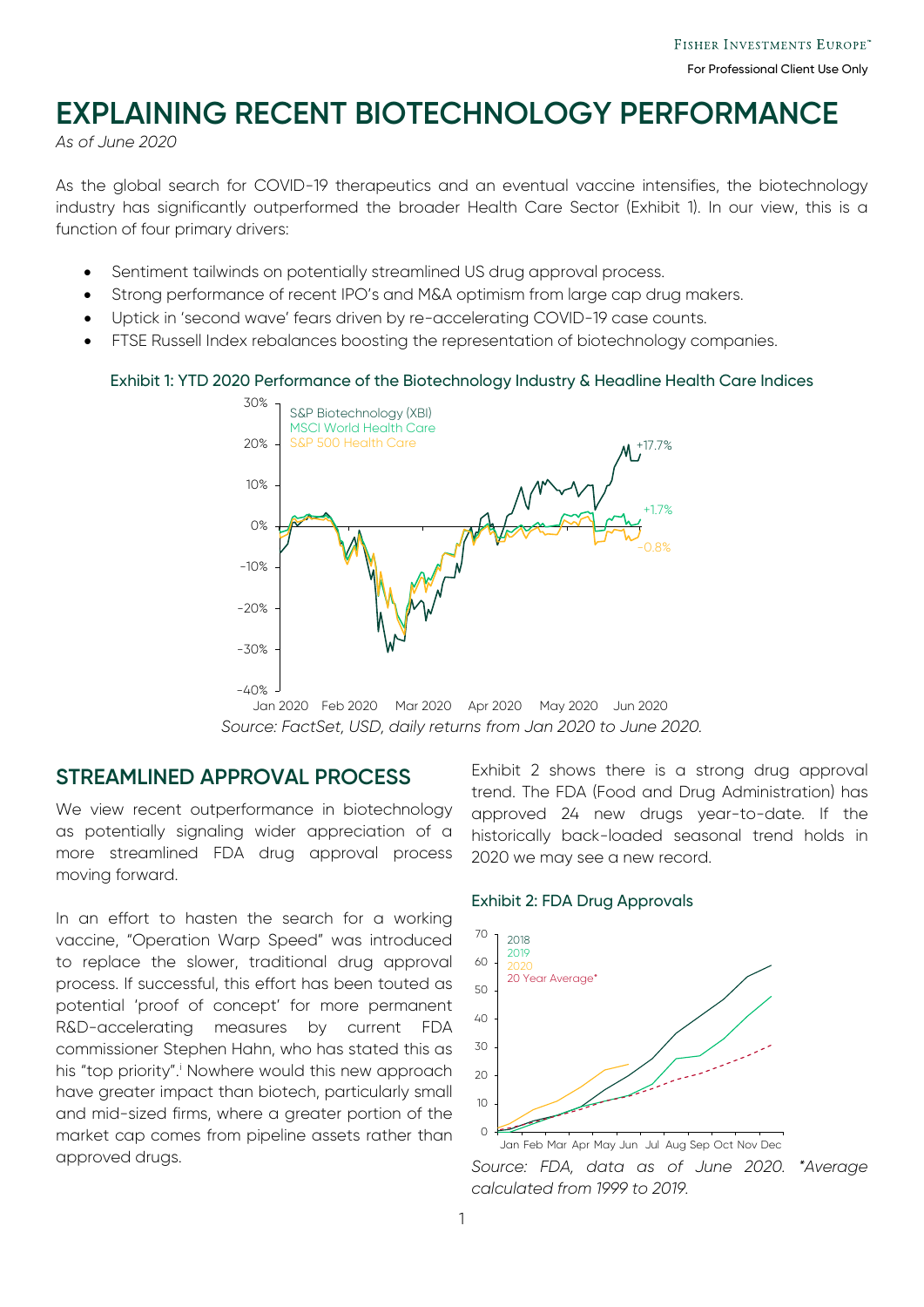## **STRONG IPO AND M&A OPTIMISM**

Despite COVID-19 disruptions, the biotechnology industry has had a strong IPO market comprising 70% of all health care offerings year-to-date (Exhibit 3). This robust trend has buoyed industry performance overall, with the group averaging +36% first day returns.<sup>[ii](#page-3-1)</sup> Every biotech IPO year-to-date has either priced above the midpoint or had its offering upsized.<sup>ii</sup> 2020's most notable IPO's include Royalty Pharma (\$19B), Legend Biotech (\$5B) and ADC Therapeutics (\$3B).<sup>iv</sup>

#### Exhibit 3: YTD 2020 Healthcare IPOs



*Source: Renaissance Capital, data as of June 2020.*

Similarly, M&A optimism continues to build as growth-challenged large caps look to bolster pipelines and mitigate upcoming patent-cliffs amid biosimilar and generic competition. AstraZeneca reportedly approached Gilead about a potential mega-merger, with Biogen rumored as another potential target.<sup>[v](#page-3-4)</sup> Likewise, Sanofi, after divesting a \$13B stake in Regeneron, is searching for new bolton investment. Other noteworthy potential buyers include Pfizer, Merck, Eli Lilly & Company, AbbVie and Johnson & Johnson.

## **'SECOND WAVE' CONCERNS**

Fears of COVID-19 resurgence have brought renewed focus and interest towards biotechnology companies – particularly names that have outperformed year-to-date including therapeutic/vaccine developers and government contractors.

In the US, COVID-19 cases and deaths have clearly begun rising once again (Exhibit 4). However, Exhibit 5 shows only a slight uptick in the daily rate of positive tests which signals that this new trend is partially due to new spread and partially due to increased testing efforts.

### Exhibit 4: US COVID-19 New Cases & Deaths



*Source: World Bank, Johns Hopkins University, Fisher Investments Research, as of June 2020.*







## **FTSE RUSSELL INDEX REBALANCE**

On a more technical note - Russell growth indices scheduled rebalance becomes official on June 26th 2020, where the majority of COVID-19 winners will see increased representation.<sup>[vi](#page-3-5)</sup> Following the official announcement on June 19th, 2020, many stocks saw sharp intraday moves that accentuated current year-to-date performance trends within the biotechnology industry.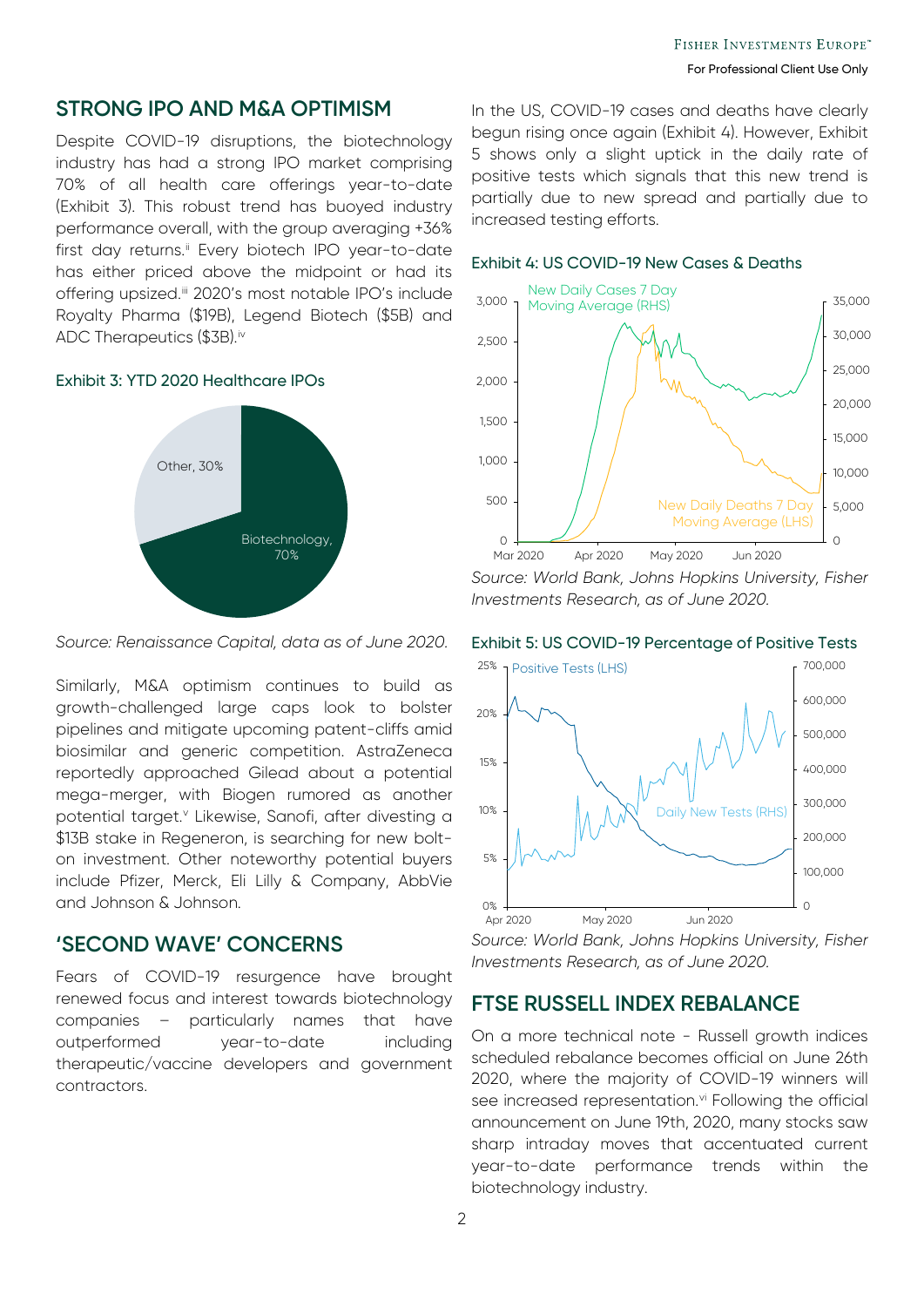## **OUTLOOK**

While it is unlikely that biotech will continue the torrid pace of outperformance seen over the past several weeks, our outlook for the space continues to be very positive. The dynamics laid out above paint a constructive picture in both the near-term and long-term as high levels of innovation are accompanied by an increasingly accommodative regulatory environment for drug approvals. Further streamlining of the R&D process in the wake of COVID-19 has the potential to serve as a secular tailwind for years to come, while recent IPO and M&A enthusiasm provides no shortage of funding for today's innovators.

<sup>v</sup> *Ibid.*

-

*<sup>i</sup> Source: Fierce Biotech, as of June 2020.*

ii *Source: Renaissance Capital, as of June 2020.* iii *Ibid.*

iv*Source: BioPharmCatalyst Biotech Stock IPO Calendar, as of June 2020.*

vi *Source: New York Times, as of June 2020.*